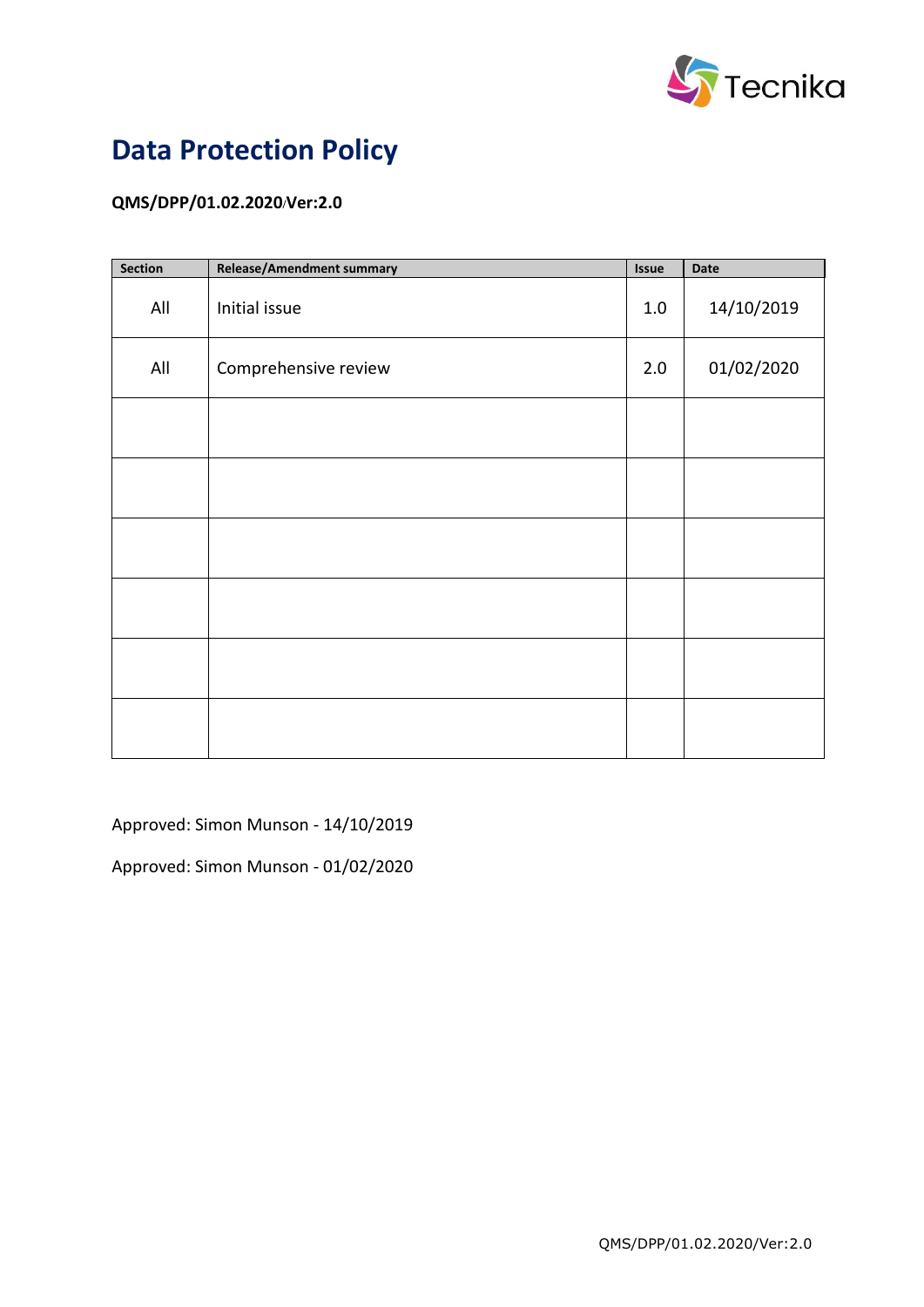

## **Data Protection Policy**

## **Aim and scope of the policy**

This policy applies to the processing of personal data in manual and electronic records kept by the Company in connection with its human resources function as described below. It also covers the Company's response to any data breach and other rights under the General Data Protection Regulations (GDPR) and current Data Protection Act.

This policy applies to the personal data of job applicants, existing and former employees, apprentices, volunteers, placement students, workers and self-employed contractors. These are referred to in this policy as relevant individuals.

"Personal data" is information that relates to an identifiable person who can be directly or indirectly identified from that information, for example, a person's name, identification number, location, online identifier. It can also include pseudonymised data.

"Special categories of personal data" is data which relates to an individual's health, sex life, sexual orientation, race, ethnic origin, political opinion, religion, and trade union membership. It also includes genetic and biometric data (where used for ID purposes).

"Criminal offence data" is data which relates to an individual's criminal convictions and offences.

"Data processing" is any operation or set of operations which is performed on personal data or on sets of personal data, whether or not by automated means, such as collection, recording, organisation, structuring, storage, adaptation or alteration, retrieval, consultation, use, disclosure by transmission, dissemination or otherwise making available, alignment or combination, restriction, erasure or destruction.

The Company makes a commitment to ensuring that personal data, including special categories of personal data and criminal offence data (where appropriate) is processed in line with GDPR and domestic laws and all its employees conduct themselves in line with this, and other related, policies. Where third parties process data on behalf of the Company, the Company will ensure that the third party takes such measures in order to maintain the Company's commitment to protecting data. In line with current data protection legislation, the Company understands that it will be accountable for the processing, management and regulation, and storage and retention of all personal data held in the form of manual records and on computers.

## **Types of data held**

Personal data is kept in personnel files or within the Company's HR systems. The following types of data may be held by the Company, as appropriate, on relevant individuals: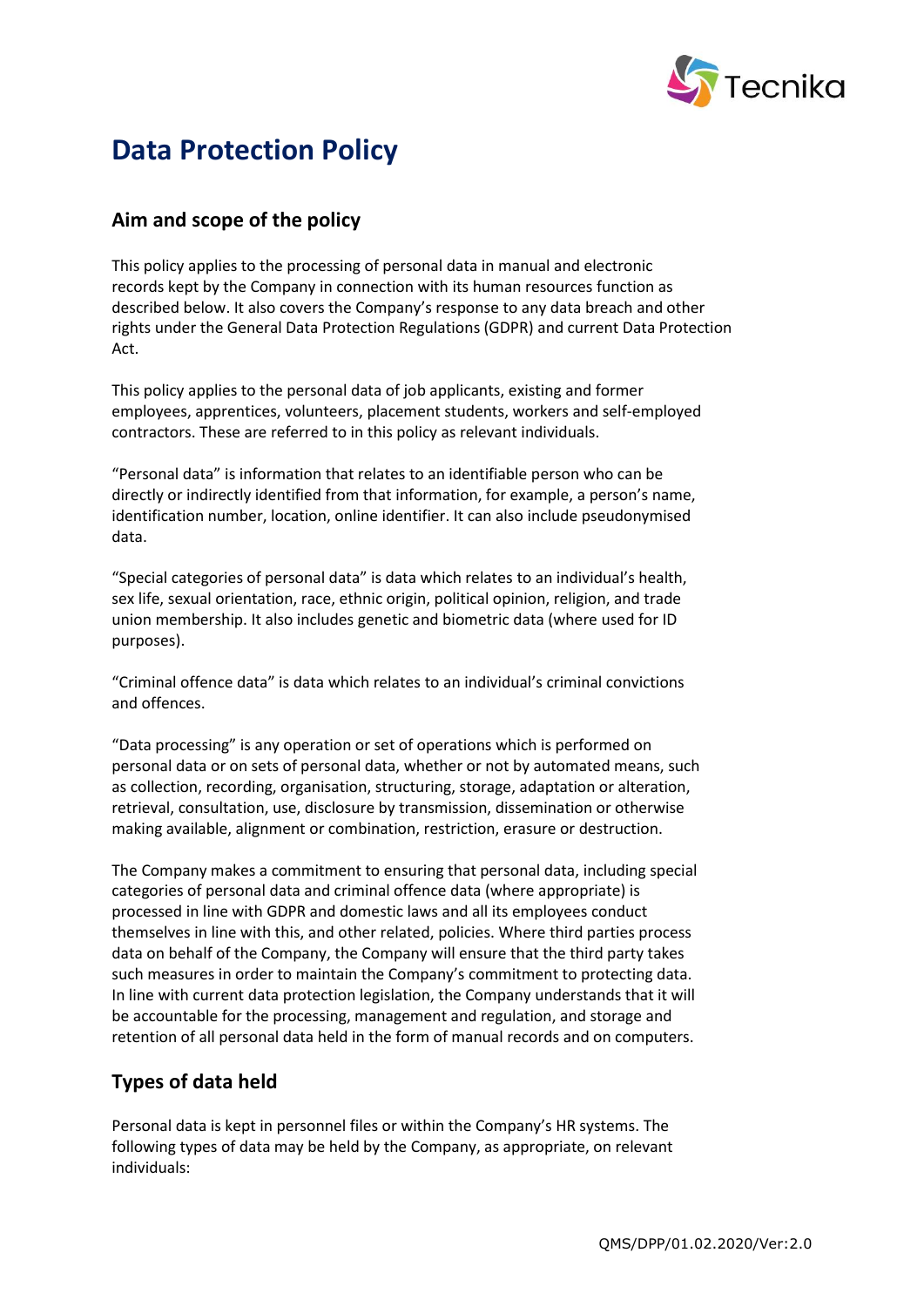

- name, address, phone numbers for individual and next of kin
- CVs and other information gathered during recruitment
- references from former employers
- National Insurance numbers
- job title, job descriptions and pay grades
- conduct issues such as letters of concern, disciplinary proceedings
- holiday records
- internal performance information
- medical or health information
- sickness absence records
- tax codes
- terms and conditions of employment
- training details.

Relevant individuals should refer to the Company's privacy notice for more information on the reasons for its processing activities, the lawful bases it relies on for the processing and data retention periods.

#### **Data protection principles**

All personal data obtained and held by the Company will:

- be processed fairly, lawfully and in a transparent manner
- be collected for specific, explicit, and legitimate purposes
- be adequate, relevant and limited to what is necessary for the purposes of processing
- be kept accurate and up to date. Every reasonable effort will be made to ensure that inaccurate data is rectified or erased without delay
- not be kept for longer than is necessary for its given purpose
- be processed in a manner that ensures appropriate security of personal data including protection against unauthorised or unlawful processing, accidental loss, destruction or damage by using appropriate technical or organisation measures
- comply with the relevant data protection procedures for international transferring of personal data.

In addition, personal data will be processed in recognition of an individuals' data protection rights, as follows:

- the right to be informed
- the right of access
- the right for any inaccuracies to be corrected (rectification)
- the right to have information deleted (erasure)
- the right to restrict the processing of the data
- the right to portability
- the right to object to the inclusion of any information
- the right to regulate any automated decision-making and profiling of personal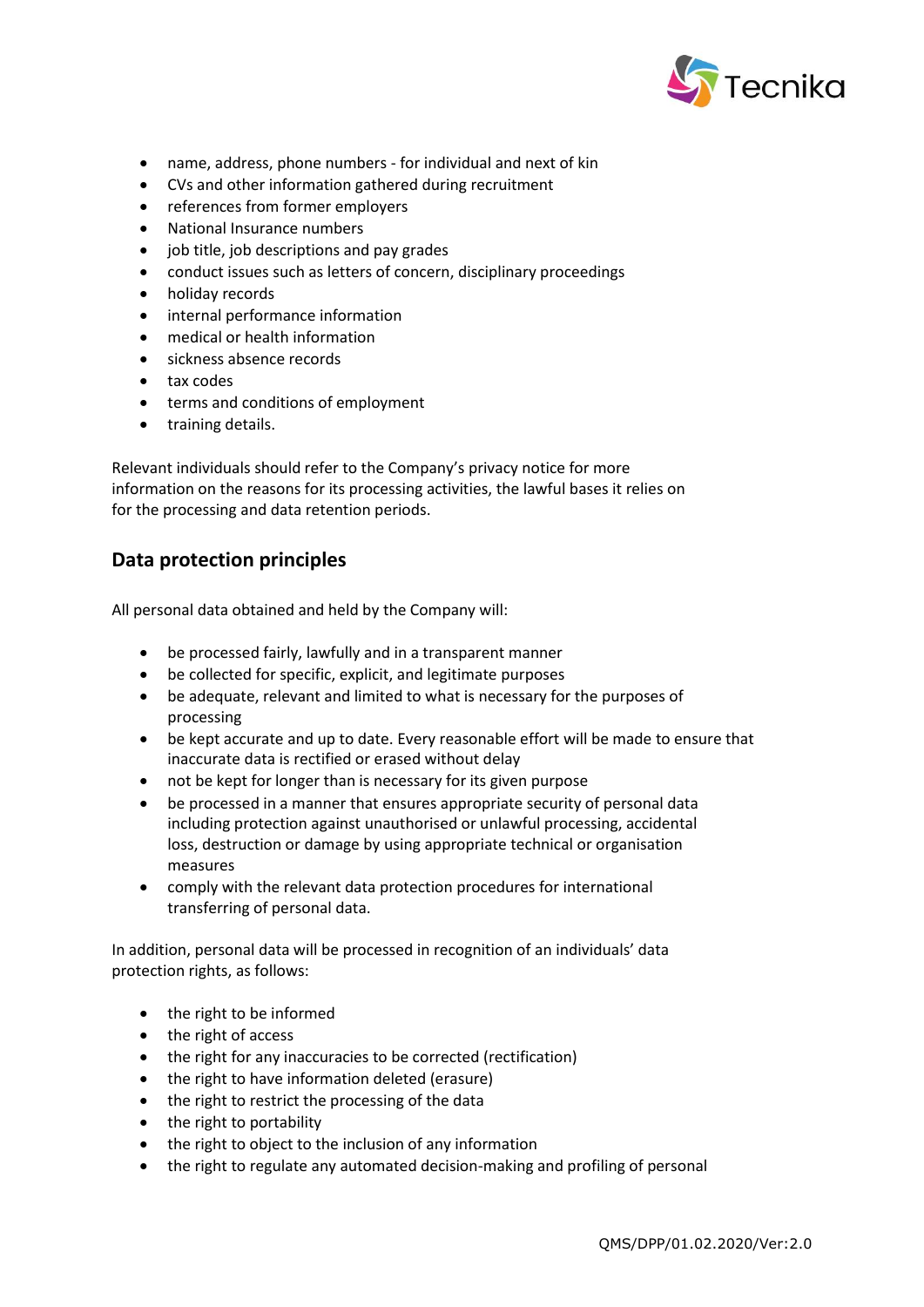

data.

#### **Procedures**

The Company has taken the following steps to protect the personal data of relevant individuals, which it holds or to which it has access:

- it appoints or employs employees with specific responsibilities for:
	- a. the processing and controlling of data
	- b. the comprehensive reviewing and auditing of its data protection systems and procedures
	- c. overviewing the effectiveness and integrity of all the data that must be protected.

There are clear lines of responsibility and accountability for these different roles.

- it provides information to its employees on their data protection rights, how it uses their personal data, and how it protects it. The information includes the actions relevant individuals can take if they think that their data has been compromised in any way
- it provides its employees with information and training to make them aware of the importance of protecting personal data, to teach them how to do this, and to understand how to treat information confidentially
- it can account for all personal data it holds, where it comes from, who it is shared with and also who it might be shared with
- it carries out risk assessments as part of its reviewing activities to identify any vulnerabilities in its personal data handling and processing, and to take measures to reduce the risks of mishandling and potential breaches of data security. The procedure includes an assessment of the impact of both use and potential misuse of personal data in and by the Company
- it recognises the importance of seeking individuals' consent for obtaining, recording, using, sharing, storing and retaining their personal data, and regularly reviews its procedures for doing so, including the audit trails that are needed and are followed for all consent decisions. The Company understands that consent must be freely given, specific, informed and unambiguous. The Company will seek consent on a specific and individual basis where appropriate. Full information will be given regarding the activities about which consent is sought. Relevant individuals have the absolute and unimpeded right to withdraw that consent at any time
- it has the appropriate mechanisms for detecting, reporting and investigating suspected or actual personal data breaches, including security breaches. It is aware of its duty to report significant breaches that cause significant harm to the affected individuals to the Information Commissioner, and is aware of the possible consequences
- it is aware of the implications international transfer of personal data internationally.

#### **Access to data**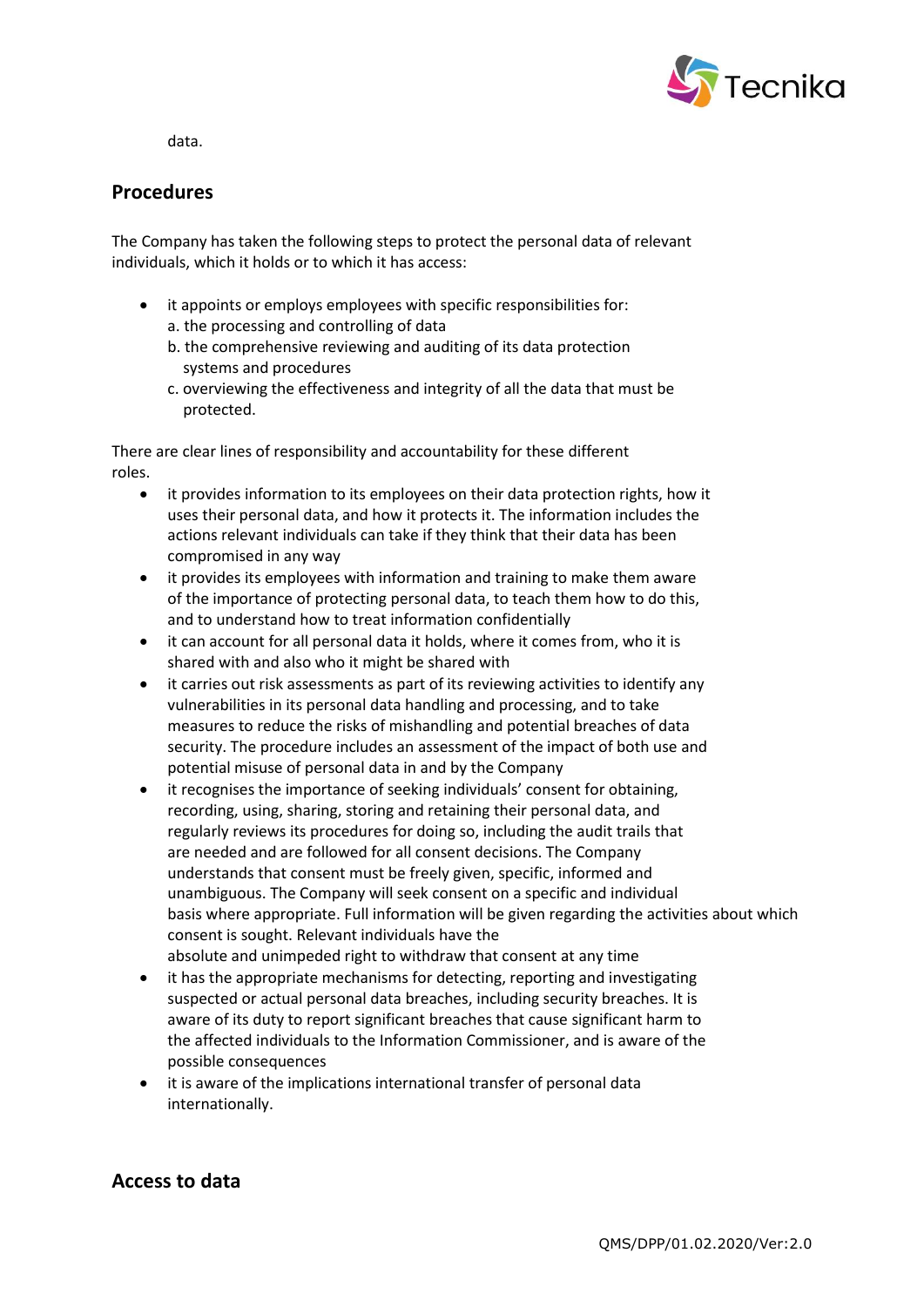

Relevant individuals have a right to be informed whether the Company processes personal data relating to them and to access the data that the Company holds about them. Requests for access to this data will be dealt with under the following summary guidelines:

- a form on which to make a subject access request is available from Simon Munson. The request should be made to Simon Munson
- the Company will not charge for the supply of data unless the request is manifestly unfounded, excessive or repetitive, or unless a request is made for duplicate copies to be provided to parties other than the employee making the request
- the Company will respond to a request without delay. Access to data will be provided, subject to legally permitted exemptions, within one month as a maximum. This may be extended by a further two months where requests are complex or numerous.

Relevant individuals must inform the Company immediately if they believe that the data is inaccurate, either as a result of a subject access request or otherwise. The Company will take immediate steps to rectify the information.

For further information on making a subject access request, employees should refer to our subject access request policy, available from Simon Munson.

## **Data disclosures**

The Company may be required to disclose certain data/information to any person. The circumstances leading to such disclosures include:

- any employee benefits operated by third parties
- disabled individuals whether any reasonable adjustments are required to assist them at work
- individuals' health data to comply with health and safety or occupational health obligations towards the employee
- for Statutory Sick Pay purposes
- HR management and administration to consider how an individual's health affects his or her ability to do their job
- the smooth operation of any employee insurance policies or pension plans.

These kinds of disclosures will only be made when strictly necessary for the purpose.

## **Data security**

The Company adopts procedures designed to maintain the security of data when it is stored and transported. More information can be found in the data transfer security policy, available from Simon Munson. In addition, employees must: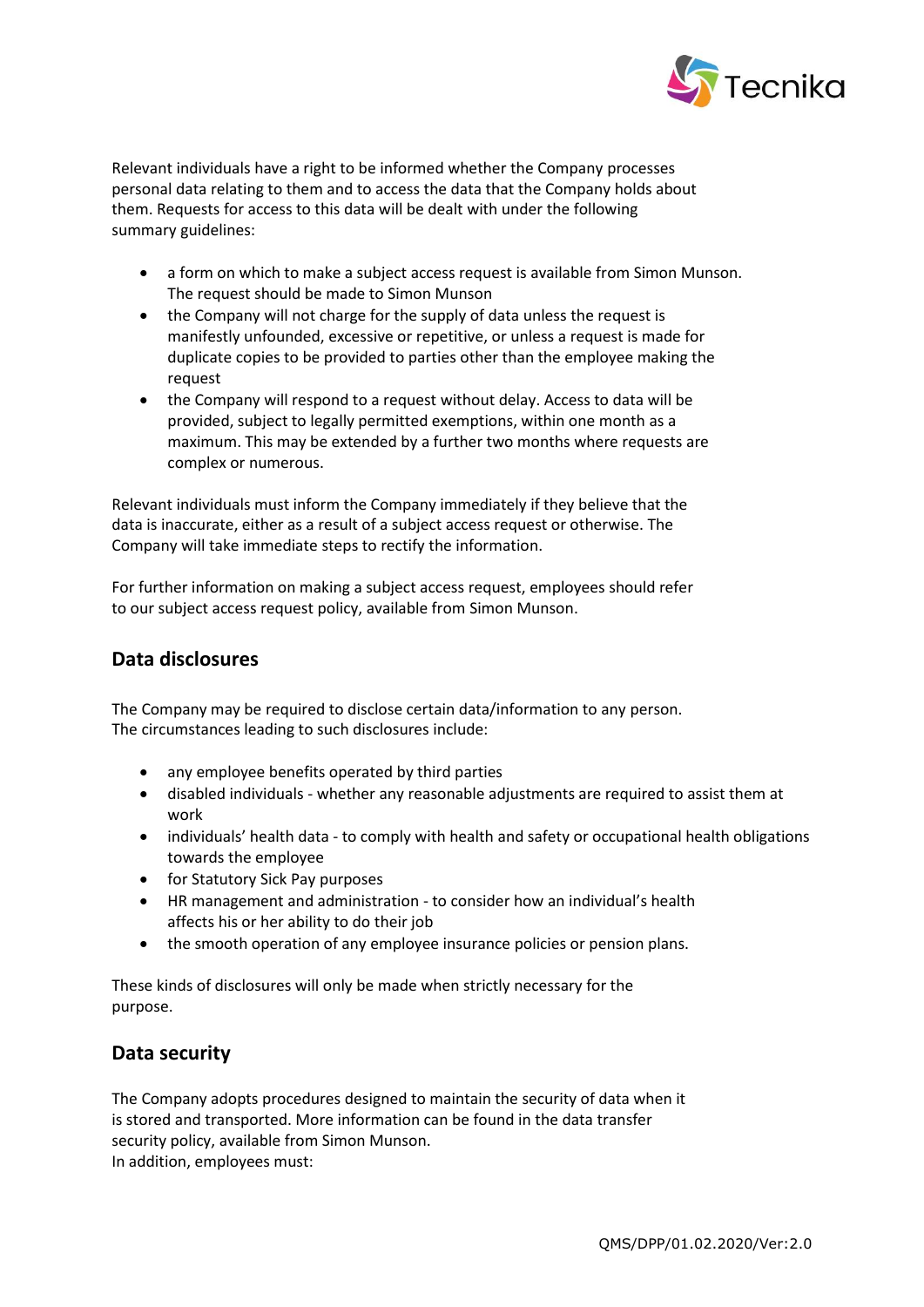

- ensure that all files or written information of a confidential nature are stored in a secure manner and are only accessed by people who have a need and a right to access them
- ensure that all files or written information of a confidential nature are not left where they can be read by unauthorised people
- refrain from sending emails containing sensitive work-related information to their personal email addresses
- check regularly on the accuracy of data being entered into computers
- always use the passwords provided to access the computer system and not abuse them by passing them on to people who should not have them
- use computer screen blanking to ensure that personal data is not left on screen when not in use.

Personal data relating to employees should not be kept or transported on laptops, USB sticks, or similar devices, unless authorised by Simon Munson. Where personal data is recorded on any such device it should be protected by:

- ensuring that data is recorded on such devices only where absolutely necessary
- using an encrypted system a folder should be created to store the files that need extra protection and all files created or moved to this folder should be automatically encrypted
- ensuring that laptops or USB drives are not left lying around where they can be stolen.

Failure to follow the Company's rules on data security may be dealt with via the Company's disciplinary procedure. Appropriate sanctions include dismissal with or without notice dependent on the severity of the failure.

## **Breach notification**

Where a data breach is likely to result in a risk to the rights and freedoms of individuals, it will be reported to the Information Commissioner within 72 hours of the Company becoming aware of it and may be reported in more than one instalment.

Individuals will be informed directly in the event that the breach is likely to result in a high risk to the rights and freedoms of that individual.

If the breach is sufficient to warrant notification to the public, the Company will do so, without undue delay.

## **Training**

New employees must read and understand the policies on data protection as part of their induction.